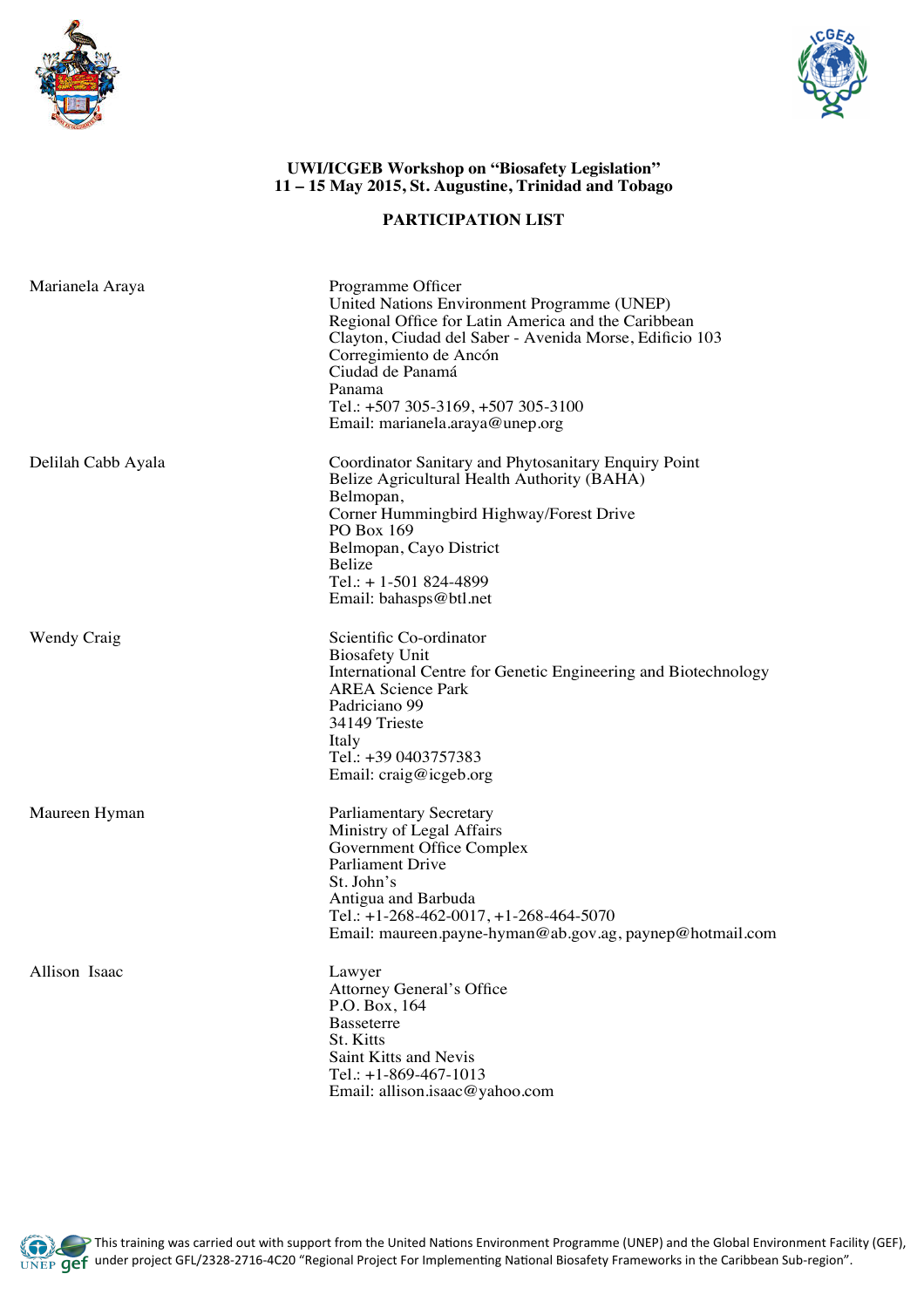| Michelle John          | Regional Project Manager<br><b>Regional Biosafety Project</b><br>Office of Research<br>Sir Frank Stockdale Building<br>Faculty of Food and Agriculture<br>The University of the West Indies<br>St. Augustine<br>Trinidad and Tobago<br>Tel.: +1-868-662-2002 (Ext. 82226 or 82274)<br>Email: Michelle.John@sta.uwi.edu,<br>regionalbiosafetyproject913@outlook.com |
|------------------------|--------------------------------------------------------------------------------------------------------------------------------------------------------------------------------------------------------------------------------------------------------------------------------------------------------------------------------------------------------------------|
| Nigel John             | Project Officer (Biosafety)<br><b>Regional Biosafety Project</b><br>Office of Research<br>The University of the West Indies<br>St. Augustine<br>Trinidad and Tobago<br>Tel.: $+1-868-654-0573$<br>Email: john@sta.uwi.edu, regionalbiosafetyproject913@outlook.com                                                                                                 |
| Roderick Jones         | Attorney at Law/Legal Consultant<br>Roderick Jones Law Chambers<br><b>Sprott Bros Plaza</b><br>Kingstown<br>Saint Vincent and the Grenadines<br>Tel.: $+1-784-451-2545$ , $+1-784-455-5126$<br>Email: joneszi@hotmail.com                                                                                                                                          |
| Marlene Keese          | Principal Legal Officer<br>Therapeutic Goods Administration<br>P.O. Box 100 Woden ACT 2606<br>Australia<br>Tel.: +61 262328398<br>Email: marlene.keese@tga.gov.au                                                                                                                                                                                                  |
| Shireen Khan-Hyder Ali | Legal Counsel II<br>Ministry of the Attorney General<br>$23 - 27$ St. Vincent Street<br>Port of Spain<br>Trinidad and Tobago<br>Tel.: +1-868-623-7010 (ext. 2421), +1-868-683-9716 (mobile)<br>Email: $skali@ag.gov.t$                                                                                                                                             |
| Nneka Nicholas         | <b>Environment Officer</b><br><b>Environment Division</b><br>Ministry of Health and the Environment<br>Victoria Park<br><b>Botanical Gardens</b><br>St. John's<br>Antigua and Barbuda<br>Tel.: $+1-268-562-2568$ , $+1-268-724-9957$<br>Email: nneka.m.nicholas@gmail.com                                                                                          |
| Randall Sheppard       | Crown Counsel (Legislative Drafting)<br><b>Attorney General's Ministry</b><br>2nd Floor East Block Building<br>Independence Plaza<br><b>Belmopan City</b><br>Cayo<br>Belize<br>Tel.: $+1-501-828-4811$ , $+1-501-601-4463$<br>Email: sheppardrandall@yahoo.com, randall.sheppard@agm.gov.bz                                                                        |